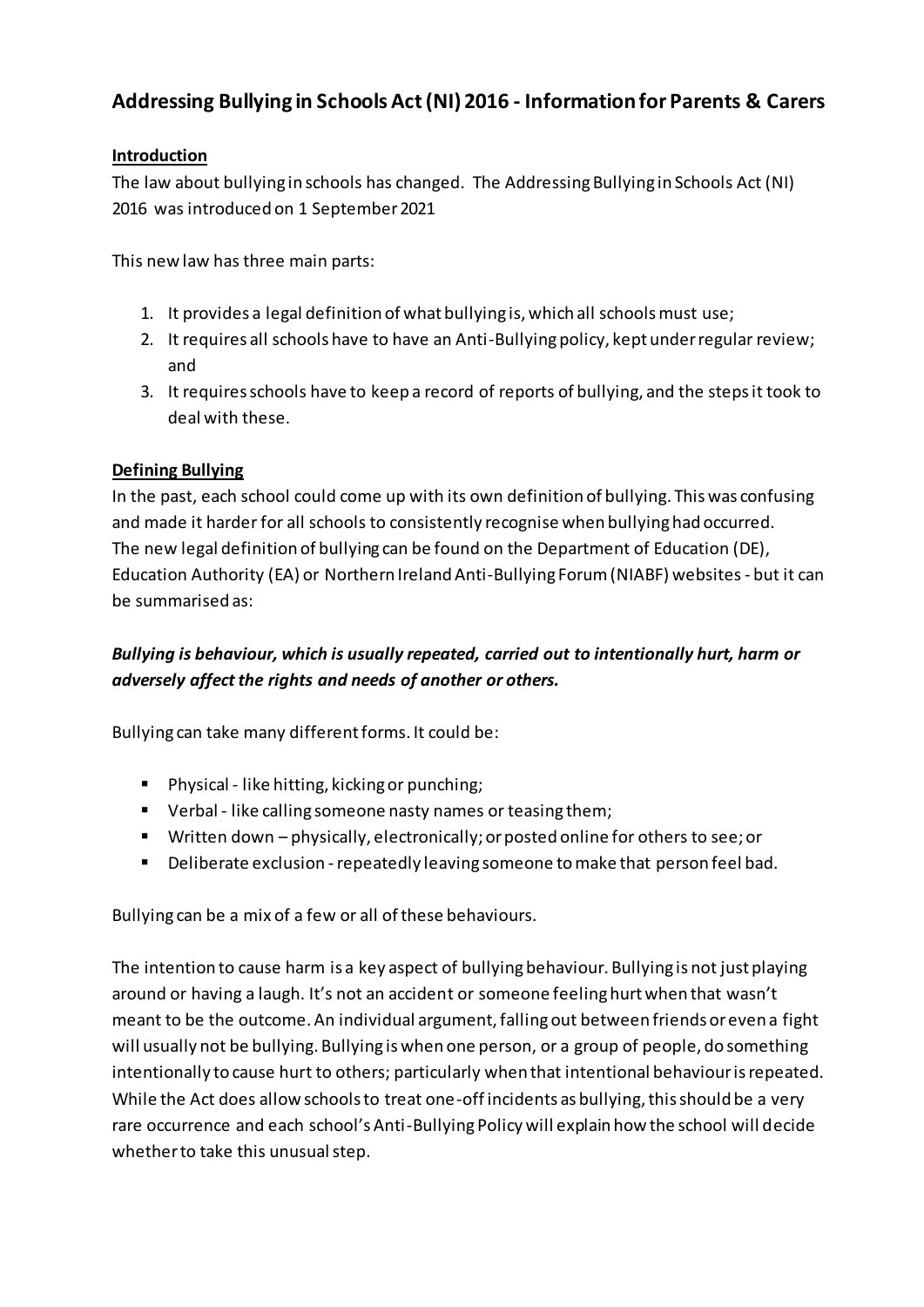**It is therefore important that schools, parents/carers and pupils have a common understanding of the definition of bullying which is set out in the school's Anti-Bullying Policy.**

*It is also important to understand that even if a school determines an incident is not bullying, for whatever reason, it must still respond appropriately; but in these cases it will do so by following its pupil behaviour policy rather than its Anti-Bullying policy.*

### **School Responsibilities**

### Boards of Governors

The Act makes the Board of Governors in a school collectively responsible for the development and implementation of its Anti-Bullying Policy and practices. They must:

- **Ensure that an Anti-Bullying Policy is in place.**
- The policy is freely available to parents and pupils.
- It is followed correctly when incidents are reported.
- That the policy is working effectively to support pupils and reduce bullying.
- That the Policy is reviewed, at least every four years; and the views of parents and pupils are sought as part of any review.

The Act also clarifies when the schools' Anti-Bullying Policies will apply. It requires schools to have in place measures aimed at preventing bullying behaviour:

- On the school premises, during the school day;
- While travelling to and from school;
- While in the lawful charge of a member of school staff (e.g. school trips); or
- While the pupil is receiving education away from the school (e.g. an A-Level pupil attending classes in another local school)

# Online Bullying

Most cases of cyber bullying happen outside school, meaning schools are not always able to take direct action.

Schools can put in place measures which may help to prevent online bullying occurring outside of school hours. For example, pupils may learn/be given advice about online behaviour and its risks through the school curriculum and by taking part in activities for Anti-Bullying Week and Safer Internet Day.

It is important to understand that while the Act allows schools to respond to online bullying incidents, it makes it clear that it is for each school to determine what it will and will not do. Schools should clarify within their Anti-Bullying Policy, exactly what boundaries they have chosen to set.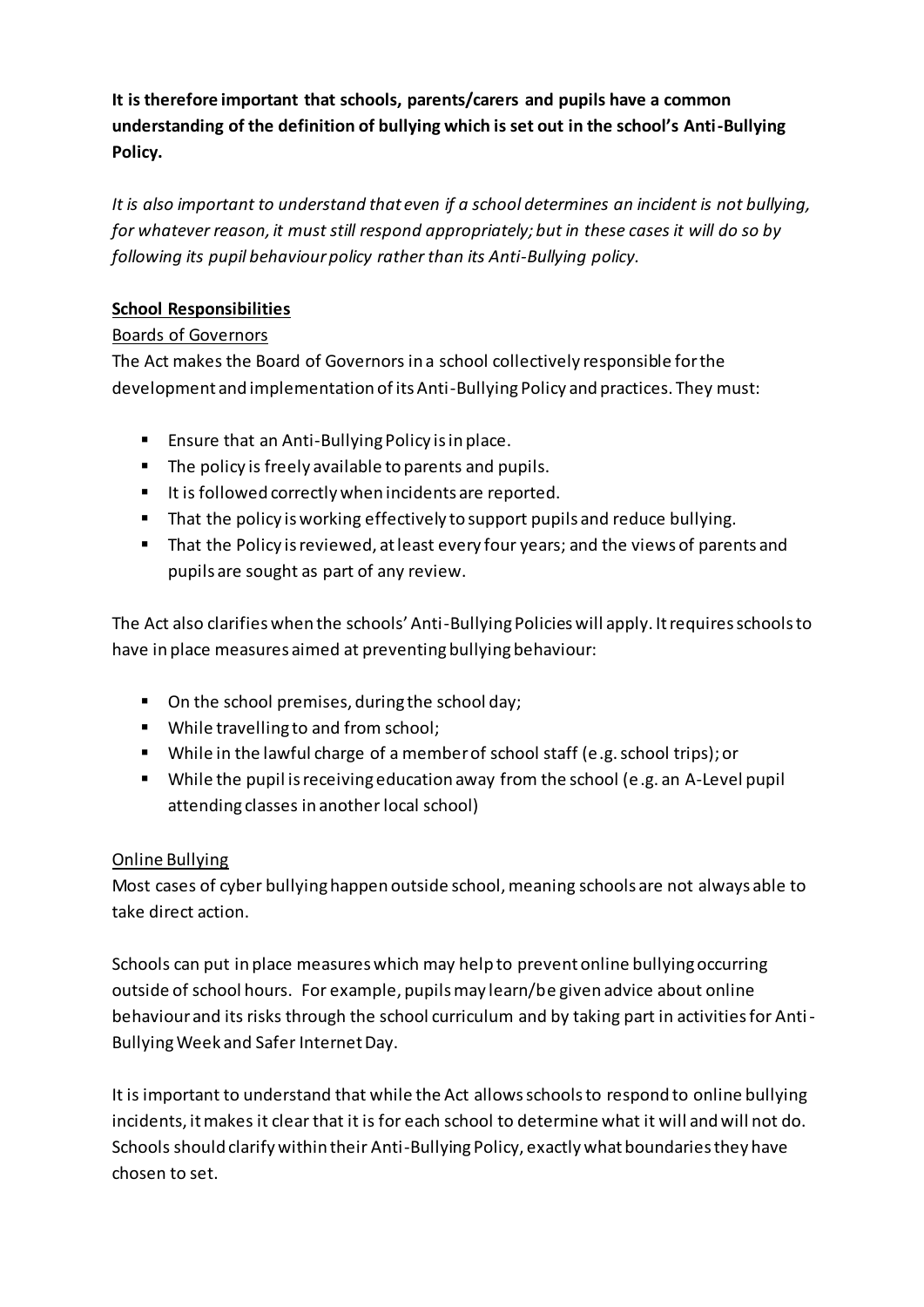### **Recording of Bullying Incidents and Alleged Incidents**

The Act requires schools to keep a record of all incidents of bullying and alleged bullying behaviour that are reported. Schools must record:

- How the bullying behaviour is happening (the methods, e.g. verbal, physical, online).
- What, based on the information available, is the apparent motivation for the bullying behaviour (e.g. race, religion, sexual orientation, gender identity, disability, etc.).
- How the incident was addressed by the school.

The records will allow the school to understand the scale and nature of bullying within the school, ensure its policy is working, quickly identify and take action if any new issues emerge; and to ensure that pupils are receiving appropriate and effective support. The records will show that it has taken every incident seriously and acted promptly to resolve the situation.

These records will be part of the school's normal, confidential pupil records and will not transfer if a pupil moves to a new school.

# **What do these changes mean for me?**

Most of these changes are about ensuring greater consistency in how schools seek to prevent bullying, ensuring they have the information they need to monitor the problem within their school; and to take action quickly where the same issues show up repeatedly. The Act will not change how children and young people, or their parents and carers, should raise any concerns about bullying behaviour with a school. In such a situation you should:

- Report your concerns to your child's class or Form teacher;
- If you are not satisfied with the school's response you should ask to meet with the Principal; and
- If you are still unhappy, you can make a written complaint to the Chair of the school's Board of Governors.

If you have exhausted the school's complaints process, you can raise the matter with the Northern Ireland Public Services Ombudsman (NIPSO) who can examine whether the school has followed its policies correctly.

Because of their duties under this new law, you can have confidence that schools are taking the issue of bullying very seriously. Everyone in school has a role to play, and the law set out the responsibility of every school to work to protect its pupils, to prevent bullying from happening and to promptly and effectively respond to any bullying behaviour that occurs. The records will be evidence of this and you will be entitled to see any records which mention you / your child. Schools are required, however, to protect the confidentiality of all of their